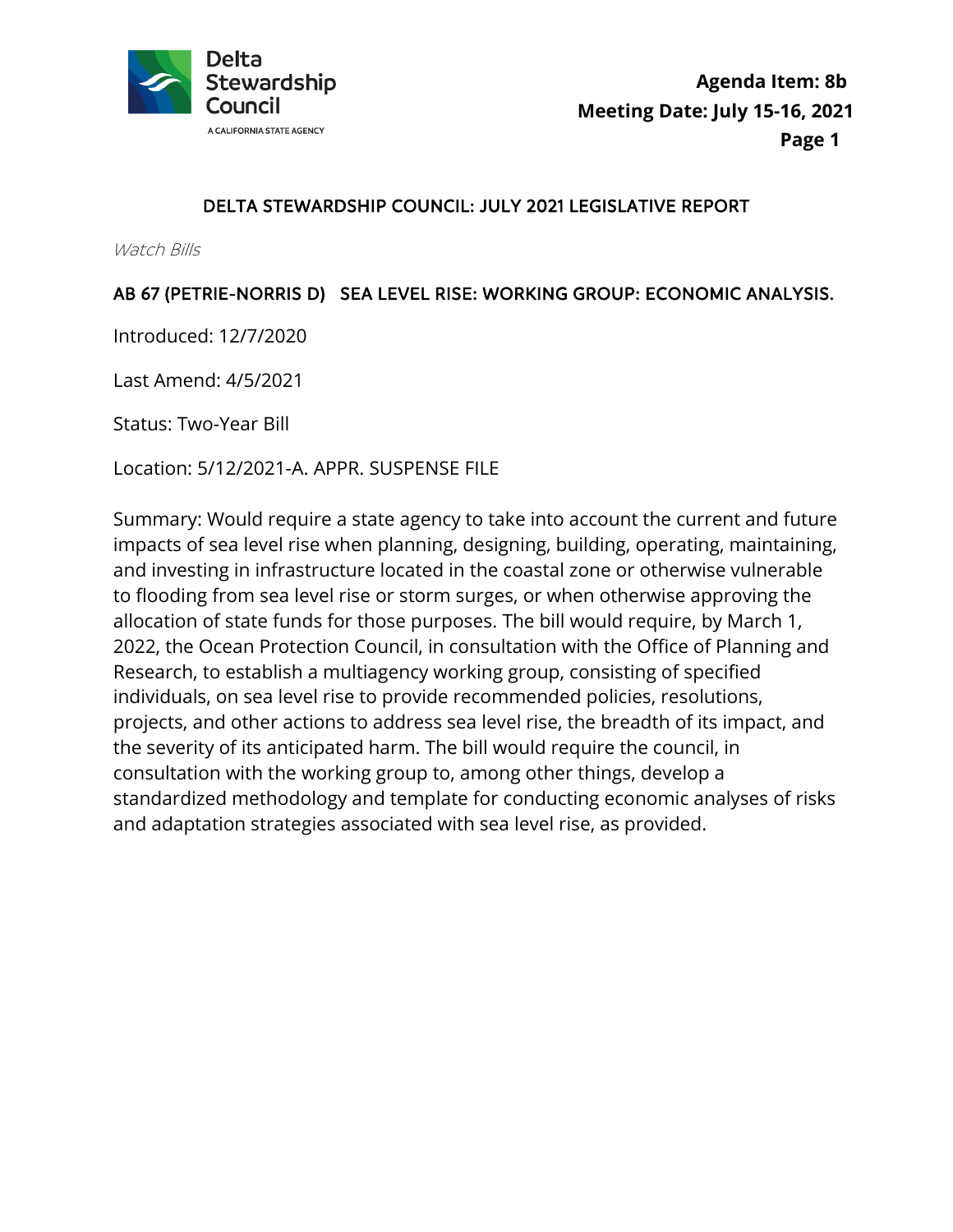#### AB 72 (PETRIE-NORRIS - D) ENVIRONMENTAL PROTECTION: NATURAL RESOURCES AGENCY: COASTAL ADAPTATION PROJECTS: SEA LEVEL RISE: REGULATORY REVIEW AND PERMITTING: REPORT.

Introduced: 12/7/2020

Last Amend: 6/28/2021

 Com. on APPR. Status: 7/8/2021-From committee: Do pass and re-refer to Com. on APPR with recommendation: To Consent Calendar. (Ayes 8. Noes 0.) (July 8). Re-referred to

Location: 7/8/2021-S. APPR.

Summary: Would enact the Coastal Adaptation Permitting Act of 2021. The bill would require the agency to explore, and authorize it to implement, options within the agency's jurisdiction to establish a more coordinated and efficient regulatory review and permitting process for coastal adaptation projects, as defined. The bill would require the agency to submit, by July 1, 2023, a report to the Legislature with suggestions and recommendations for improving and expediting the coordination between appropriate agencies in their regulatory review and permitting process for coastal adaptation projects that use natural infrastructure.

### AB 979 (FRAZIER – D) SACRAMENTO-SAN JOAQUIN DELTA: PROJECTS: SEA LEVEL RISE ANALYSIS REPORT

Introduced: 2/18/2021

Last Amend: 4/13/2021

Status: Two-Year Bill

Location: 4/27/2021-A. APPR.

Summary: The Sacramento-San Joaquin Delta Reform Act of 2009, provides that it is the policy of the state to, among other things, reduce reliance on the Sacramento-San Joaquin Delta in meeting California's future water supply needs through a statewide strategy of investing in improved regional supplies, conservation, and water use efficiency. Current law establishes the Delta Stewardship Council, which is required to develop, adopt, and commence implementation of a comprehensive management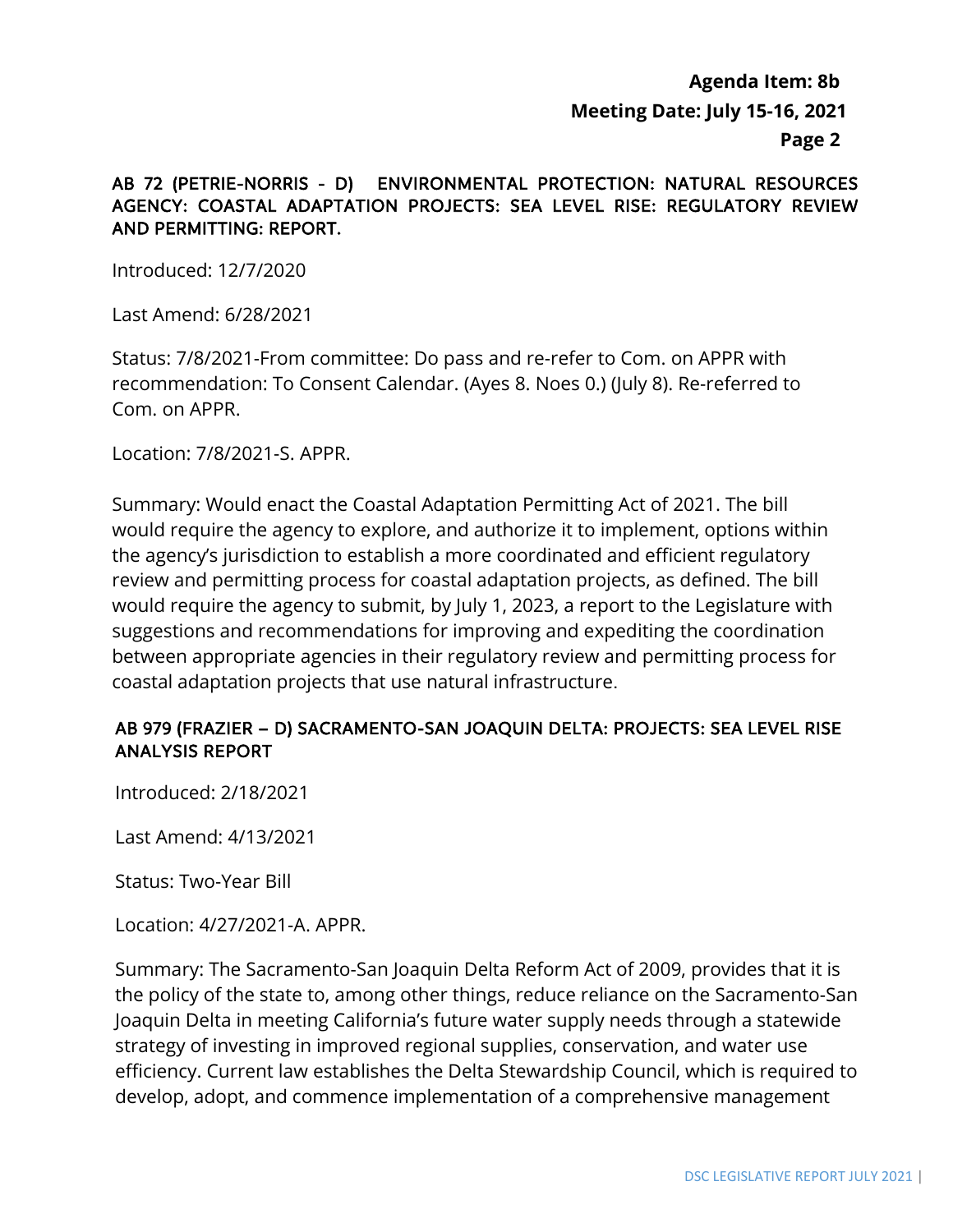plan, known as the Delta Plan, for the Sacramento-San Joaquin Delta. This bill would require any individual or entity that undertakes a project, as defined, within the Delta to complete a report analyzing the impact of sea level rise on the project.

## SB 1 (ATKINS - D) COASTAL RESOURCES: SEA LEVEL RISE.

Introduced: 12/7/2020

Last Amend: 6/24/2021

Status: 7/14/2021 9 a.m. - ASSEMBLY APPROPRIATIONS, GONZALEZ, LORENA, Chair

Location: 6/23/2021-A. APPR.

 Commission and provides for planning and regulation of development in the determination of the scope of, the local coastal programs, as provided. This bill bill would delete the timeframe specified above by which the commission is required to adopt these procedures. Summary: The California Coastal Act of 1976 establishes the California Coastal coastal zone, as defined. The act requires the commission, within 90 days after January 1, 1977, to adopt, after public hearing, procedures for the preparation, submission, approval, appeal, certification, and amendment of a local coastal program, including a common methodology for the preparation of, and the would also include, as part of the procedures the commission is required to adopt, recommendations and guidelines for the identification, assessment, minimization, and mitigation of sea level rise within each local coastal program, as provided. The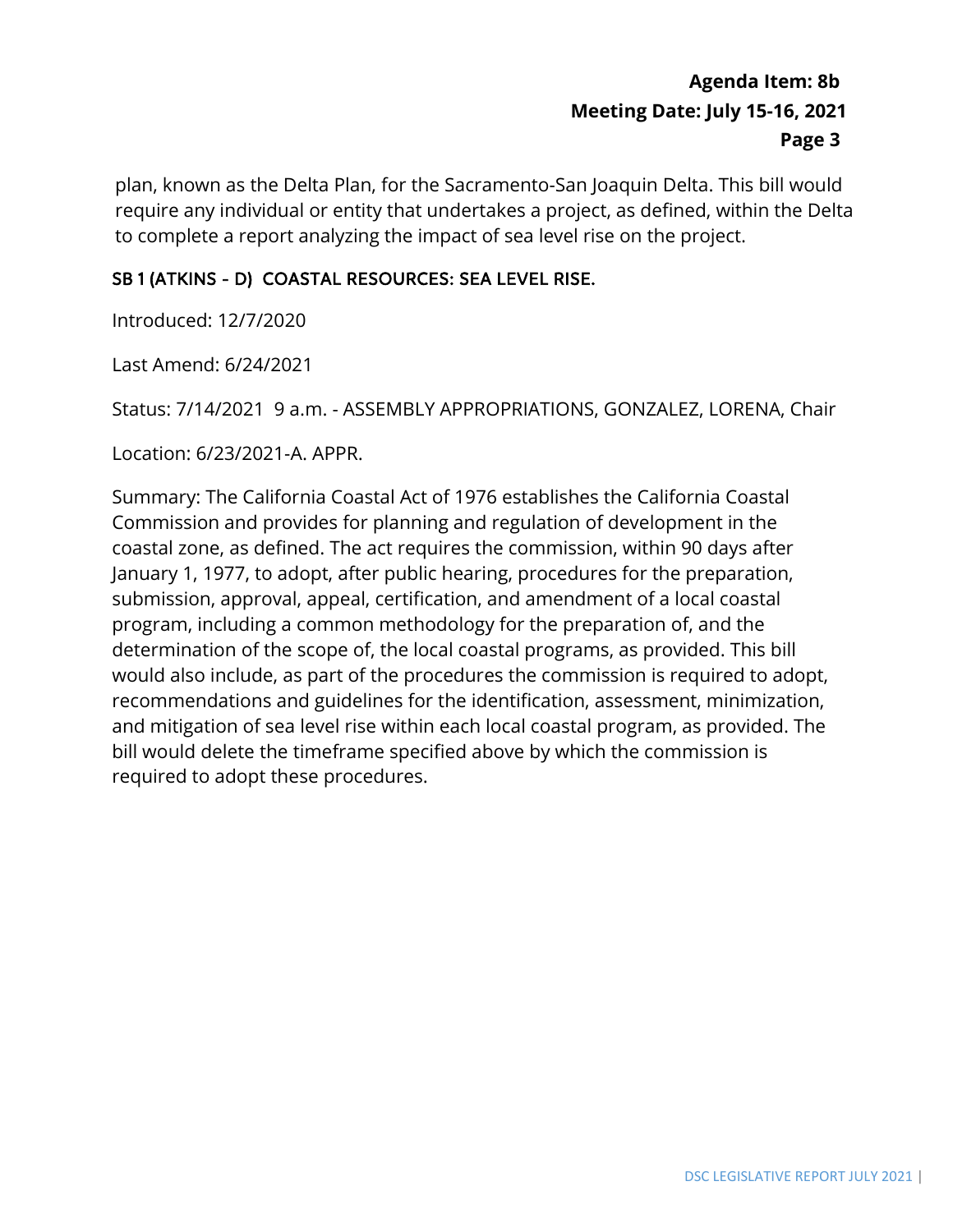#### SB 27 (SKINNER - D) CARBON SEQUESTRATION: STATE GOALS: NATURAL AND WORKING LANDS: REGISTRY OF PROJECTS.

Introduced: 12/7/2020

Last Amend: 6/28/2021

Status: 6/28/2021-Read second time and amended. Re-referred to Com. on APPR.

Location: 6/23/2021-A. APPR.

Summary: Would require, no later than July 1, 2022, the Natural Resources Agency, in coordination with the California Environmental Protection Agency, the State Air Resources Board, and the Department of Food and Agriculture, to establish carbon sequestration goals for natural and working lands, as provided. The bill would require the state board, as part of its scoping plan, to establish specified carbon dioxide removal targets for 2030 and beyond.

#### SB 230 (PORTANTINO - D) STATE WATER RESOURCES CONTROL BOARD: CONSTITUENTS OF EMERGIN CONCERN PROGRAM.

Introduced: 1/19/2021

Status: Two-Year Bill

Location: 3/15/2021-S. APPR.

 Advisory Panel to review and provide recommendations to the state board on CEC Summary: Would require the State Water Resources Control Board to establish, maintain, and direct an ongoing, dedicated program called the Constituents of Emerging Concern Program to assess the state of information and recommend areas for further study on, among other things, the occurrence of constituents of emerging concern (CEC) in drinking water sources and treated drinking water. The bill would require the state board to convene, by an unspecified date, the Science for further action, among other duties. The bill would require the state board to provide an annual report to the Legislature on the ongoing work conducted by the panel.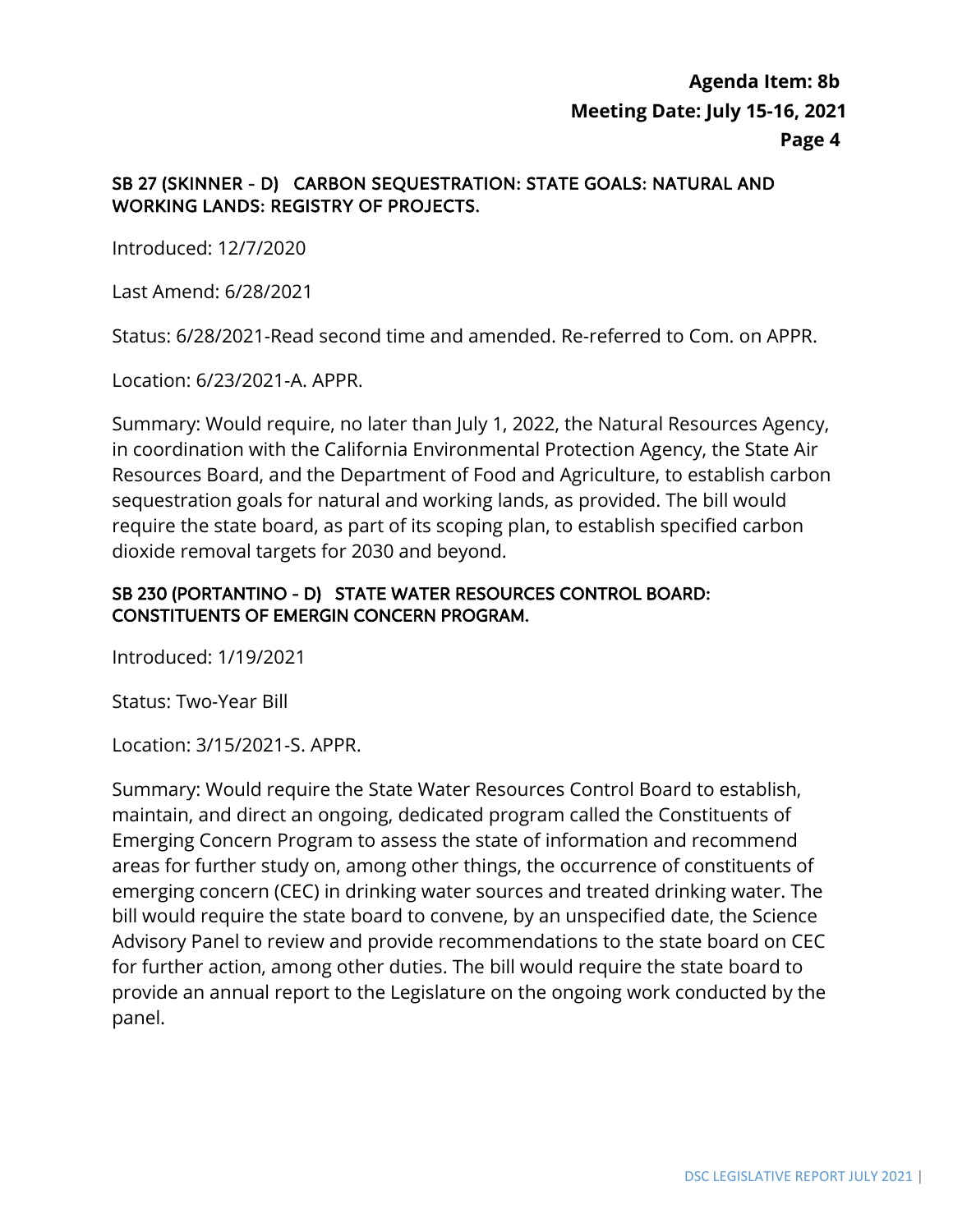## SB 273 (HERTZBERG - D) WATER QUALITY: MUNICIPAL WASTEWATER AGENCIES.

Introduced: 1/29/2021

Last Amend: 6/21/2021

Status: 7/8/2021-Read second time. Ordered to third reading.

Location: 7/8/2021-A. THIRD READING

 consistent with the municipal wastewater agency's existing authority in order to after January 1, 2022, to file a copy of the agreement or amendment with the local Summary: Would authorize a municipal wastewater agency, as defined, to enter into agreements with entities responsible for stormwater management for the purpose of managing stormwater and dry weather runoff, to acquire, construct, expand, operate, maintain, and provide facilities for specified purposes relating to managing stormwater and dry weather runoff, and to levy taxes, fees, and charges fund projects undertaken pursuant to the bill. The bill would require the exercise of any new authority granted under the bill to comply with the Cortese-Knox-Hertzberg Local Government Reorganization Act of 2000. The bill would require a municipal wastewater agency that enters into or amends one of these agreements agency formation commission in each county where any part of the municipal wastewater agency's territory is located, but would exempt those agreements and amendments from local agency formation commission approval except as required by the Cortese-Knox-Hertzberg Local Government Reorganization Act of 2000.

### SB 351 (CABALLERO - D) WATER INNOVATION ACT OF 2021.

Introduced: 2/9/2021

Last Amend: 4/20/2021

Status: Two-Year Bill

Location: 5/10/2021-S. APPR. SUSPENSE FILE

 Summary: Current law establishes the State Water Resources Control Board for the purposes of providing for the orderly and efficient administration of the water resources of the state. This bill, the Water Innovation Act of 2021, would create the Office of Water Innovation at the California Water Commission for the furtherance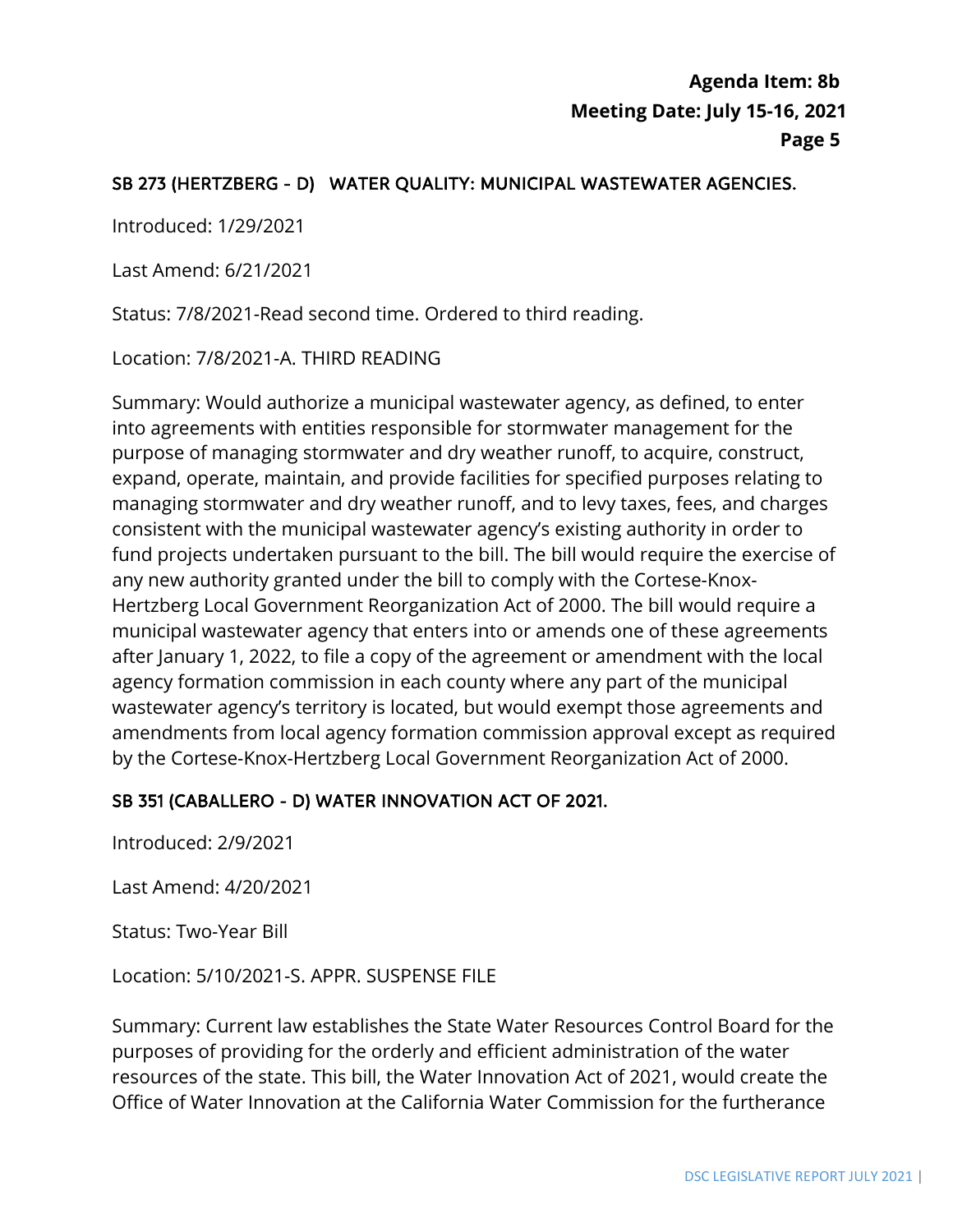of new technologies and other innovative approaches in the water sector. The bill would require the office, by December 31, 2023, to take specified measures to advance innovation in the water sector. The bill would make findings and declarations regarding the need for water innovation.

#### SB 369 (PAN - D) FLOOD CONTROL: YOLO BYPASS CACHE SLOUGH PARTNERSHIP MULTIBENEFIT PROGRAM.

Introduced: 2/10/2021

Last Amend: 6/14/2021

Status: 6/30/2021 – Assembly Appropriations Suspense File.

Location: 6/30/2021 – Assembly Appropriations Suspense File.

 Yolo Bypass and Cache Slough region. The bill would define "Yolo Bypass Cache and local agencies to promote the discussion, prioritization, and resolution of policy Summary: Would establish the Yolo Bypass Cache Slough Partnership Multibenefit Program to support the development and implementation of projects within the Slough Partnership" to mean the multiagency partnership established pursuant to a memorandum of understanding signed in May 2016 by a total of 15 participating federal, state, and local agencies. The bill would require the participating state agencies, including the Natural Resources Agency, the Department of Water Resources, the Department of Fish and Wildlife, the Central Valley Flood Protection Board, the State Water Resources Control Board, and the Central Valley Regional Water Quality Control Board, to work in collaboration with the participating federal and other issues critical to the successful implementation of projects to advance specified objectives in the Yolo Bypass and Cache Slough region.